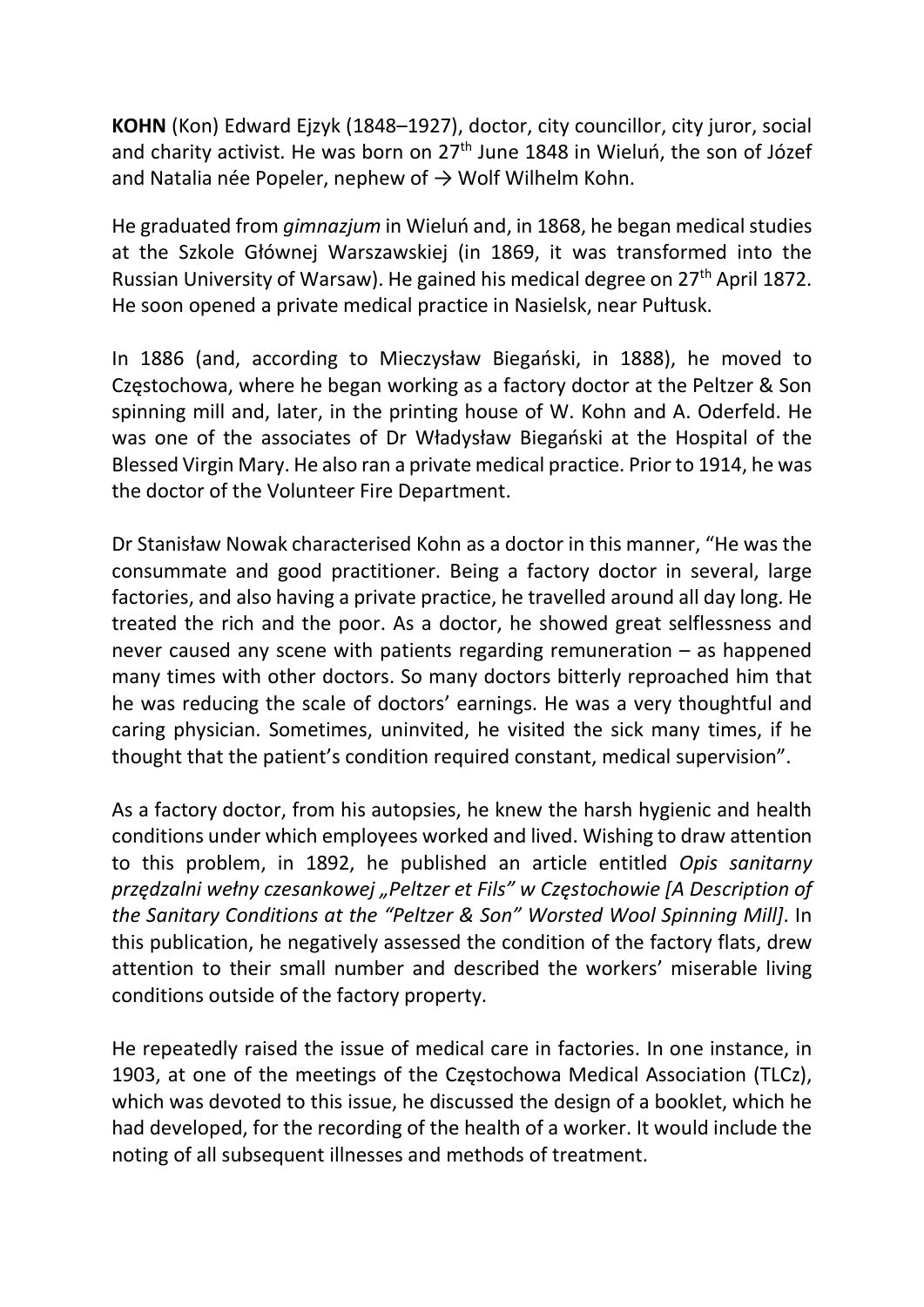In 1906, he published the article O pomocy lekarskiej w fabrykach [On Medical Aid in Factories]. In the "Czasopisma Lekarskiego" ["Journal of Medicine"], he also published articles, including a posthumous memoir by Dr Salezy Bursztyński. In 1912-1914, he belonged to the City of Częstochowa Sanitary Commission. His area of responsibility included ul. Teatralna (Wolności) from ul. Nowa (Sobieska) to the Peltzer factory, including the factory itself. It also included the streets Stradomska (1 Maja), Mickiewicza and św. Władysława.

From 1895, he participated in the self-education of Częstochowa doctors. In 1901, he was one of the co-founders, and later a board member, of TLCz. In 1901–1911, he served as its librarian and, later, as treasurer. The library was opened at the TLCz was given a dozen or so yearbooks of medical journals. In 1901–1913, at TLCz meetings, he took part in discussions, delivered several lectures and, often, presented the most interesting cases of illness. In 1909, at one of these meetings, he raised the issue of establishing health insurance funds. In 1923, the TLCz recognised Kohn's fifty years of medical work and, in 1926, awarded him Honorary Membership of the TLC.

Kohn briefly engaged in politics. In April 1906, prior to the elections to the  $1<sup>st</sup>$ State Duma, he joined a progressive electoral grouping, which included Polish intellectuals with leftist views and representatives of the Jewish intelligentsia and bourgeoisie. Prior to the next elections to the  $2<sup>nd</sup>$  State Duma, (held in February 1907), Kohn withdrew from political activities.

From June 1906, Kohn took part in the work of the Provisional School Committee, which led to the establishment of the No. 1 Polish Philological Gymnazjum in Częstochowa. In September of that same year, he was elected to that school's finance committee, as the stakeholders' representative.

He was involved in the creation and operation of credit institutions in Częstochowa. He was member of the nine-person Council of the Częstochowa Mutual Loan Society. In 1907, he was an organiser and, later, a board member of the 2<sup>nd</sup> Savings and Loan Society (for Jews). For many years, he was a director of the Częstochowa Municipal Loan Society.

He was also a long-time member of the "Dobroczynność" Charitable Society for Jews (TDdŻ) and, in 1922-1927, served as its president. He managed the Society's section for poor obstetricians and the Girls' Shelter on ul. Fabryczna (Mielczarska). He also supported TDdŻ financially. In 1907, Kohn, promoting the idea of building a hospital for Jews, became chairman of the TDdŻ Hospital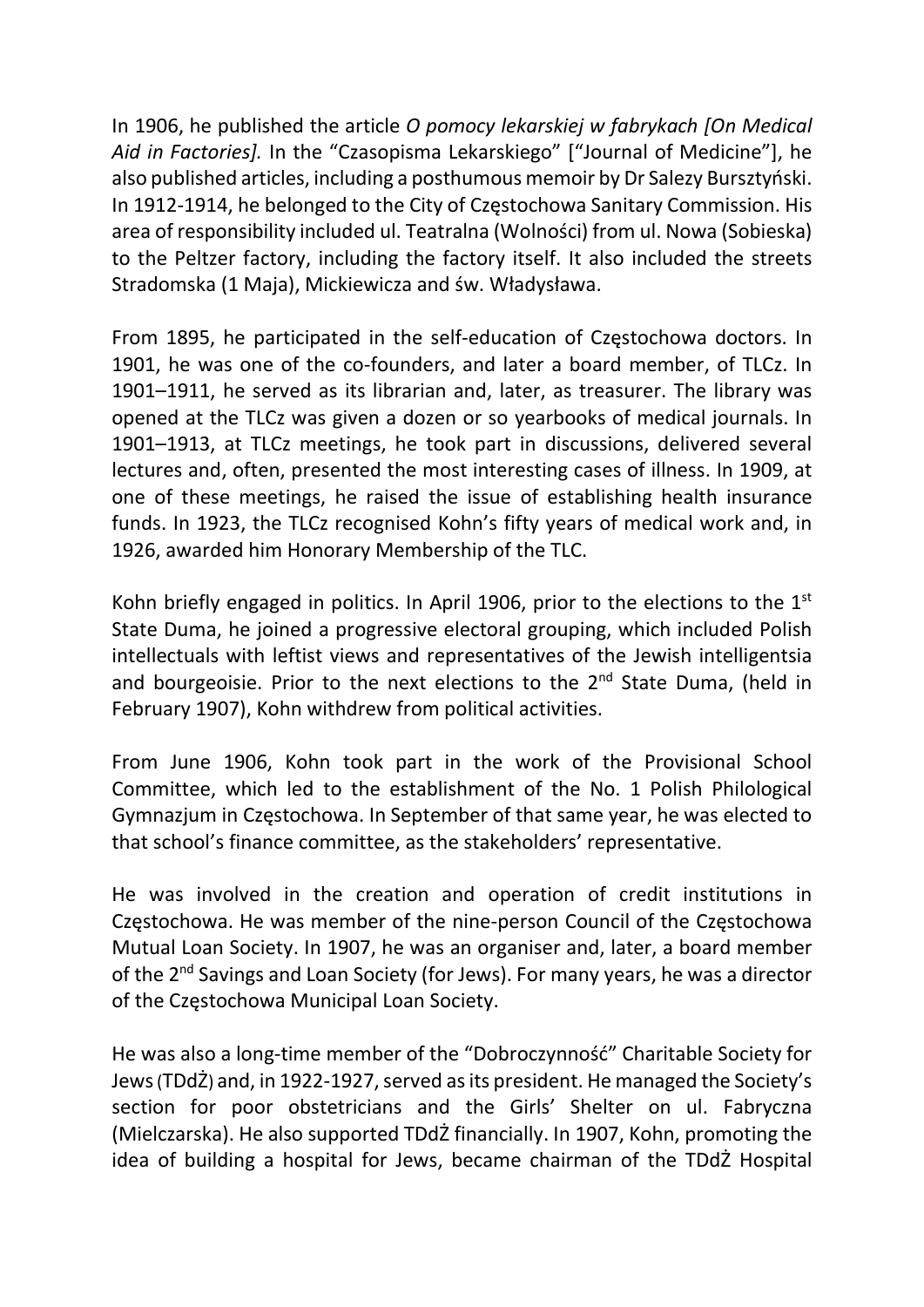Building Committee. From 1913, he worked as a medical consultant to the TDdŻ Hospital built in Zawodzie in Częstochowa – he was a member of the Hospital's board. In 1927, he led to the opening of the Tuberculosis Outpatient Clinic at the hospital.

In 1914-1918, he was active on the Committee to Aid Children and the "Emergency Aid" Committee. In 1914 and 1915, he was one of the sixteen Częstochowa doctors who, as part of "Emergency Aid", treated the poor free of charge. In 1915, he participated in a City Council commission, tasked with preparing rules for the participation of local industry in covering the expenses of the "Emergency Aid" charitable institution. In that same year, he became a member of the Central Committee of "Emergency Aid". From 1919, he was a member of the Central Welfare Council, which distributed American food to Częstochowa institutions caring for children.

Due to his experience in the field of local government and the respect he enjoyed amongst the people of Częstochowa, he was repeatedly elected to the Częstochowa City Council. In 1909-1913, he was a member of the truncated, four-person City Council.

Following the outbreak of World War I, on 1<sup>st</sup> August 1914, he was appointed to the Civic Committee (one of sixty-five city citizens). On 5<sup>th</sup> August 1914, along with Committee members, he was included into the composition of the Częstochowa City Council. From the beginning of July 1915, after the existing City Council was dissolved and the German authorities appointed a new one (on the basis of nomination), he again became a member.

Also, in the constituency elections to the City Council held in 1917, he again became a Councillor. However, he resigned after being approved as a juror of the Częstochowa Town Hall. From 1917 to 1919, he served as a municipal juror. In 1919, standing for the Jewish Electoral Committee, he again became a member of the City Council. He was the leader of a moderate, Jewish group. He worked on committees regarding health, housing, taxation and regarding the poor. Delegated by the Council, from August 1919, he participated in the work of Committee to Aid Górny Śląsk [Upper Silesia].

Being extremely active communally, he belonged to many associations, not just Jewish ones:

- The Charitable Society for Christians, prior to 1914, he sat on its board,
- The Society to Aid the Poor of the Mosaic Faith,